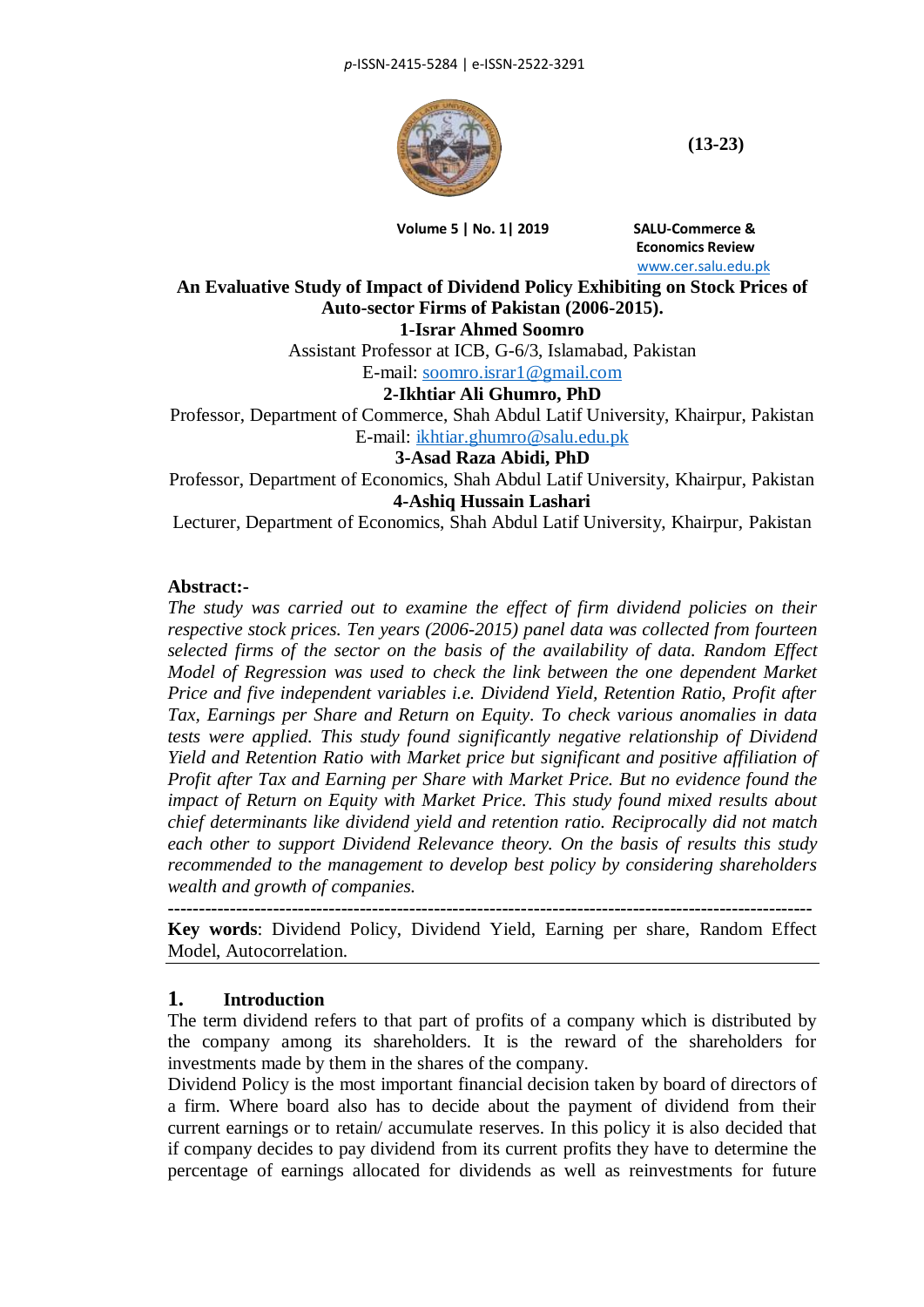envisaged ventures. In addition, the current dividend policies talks on numerous issues, i.e., for attracting investors, increasing market value of firm and to decision to repurchase shares and paying out dividends (Hashemijoo, et al., 2012). Firms use this policy as a tool to regulate allocation of profits amongst the retention and payment of dividend to shareholders (Kretlow 2001). Along with investors this policy is also very important for creditors of the company. As to lenders, if board decides to pay more to its shareholders as dividend then fewer amounts will be available for other payments. Therefore, to match the important features like (shareholders' yield, firm's growth and the firm's value) a best dividend policy is required to be designed so that agency problem could be avoided and shareholders wealth can be maximized successfully. Despite various efforts by academicians to resolve the mysterious issue of impact of dividend policy on stock market prices so for it remained unresolved. It is the most debated topic among financial researchers and economists who named dividend policy as puzzle."Corporate dividend policy remains a topic on which the field has failed to arrive at even a local sense of closure" (Black 1976) & (Marsh and Merton, 1987). Numerous theories have been developed following the publication of Miller & Modigliani (1961) original work to enlighten the stimulus following the dividend policies (Ijaz, 2017). Signalling models (Bhattacharya, 1979; John and Williams, 1985), Miller and Rock (1985) affirmed that dividends intend to communicate information regarding potential forecast of firms, signifying a positive association among dividend variation and future earnings. Another theory the life cycle theory of dividends by (De Angelo et al., 2006) forecasted that firms only pay dividends when their growth stops

The Agency explanations (Easterbrook, 1984; Jensen, 1986) hypothesize that firms utilize dividends to alleviate agency problems involving insiders and outsiders. Venkatesh (1989), Dyl and Weigand (1998), Grullon et al. (2002) theorized that alteration in dividend policy hint variation in risk of firms. Blau and Fuller (2008) state that existing theories do not help understand why some firms never pay dividends, while others consistently pay them. According to Black (1976) "the harder we look at the dividend picture, the more it seems like a puzzle with pieces that just don't fit together." Regardless of dedicated academic and pragmatic investigation, financial economists failed to explain the obstinacy of the phenomenon. Although various studies have been conducted in past but this sector still remain untouched. The study of this sector (i.e. Auto-sector) is likely to resolve the heated debated among the academicians and solve puzzle. The research on this sector can also offer interesting and convincing conclusion to all stakeholders (especially to investors). The automobile sector in Pakistan, has not performed according to expectations even though have prospective of growth because of certain reasons. Major reasons of this low performance are the reluctance of firms to announce dividends regularly due to low profits. So, it is very important to find out the response of shareholders and the impact on share prices of such sector firms. This study has used recent data (secondary) from 2006 to 2015.

#### **2. Study Objectives:**

i- This research study has tried to achieve following objectives,

To examine the level of impact of automobile firms' dividend policy on their stock prices listed on Pakistan Stock Exchange.

ii- To estimate the connection among autonomous variables such as dividend yield, Retention Ratio, Profit after Tax, Earning per Share and Return on Equity and stock market prices of Pakistani automobile firms listed on Pakistan Stock Exchange.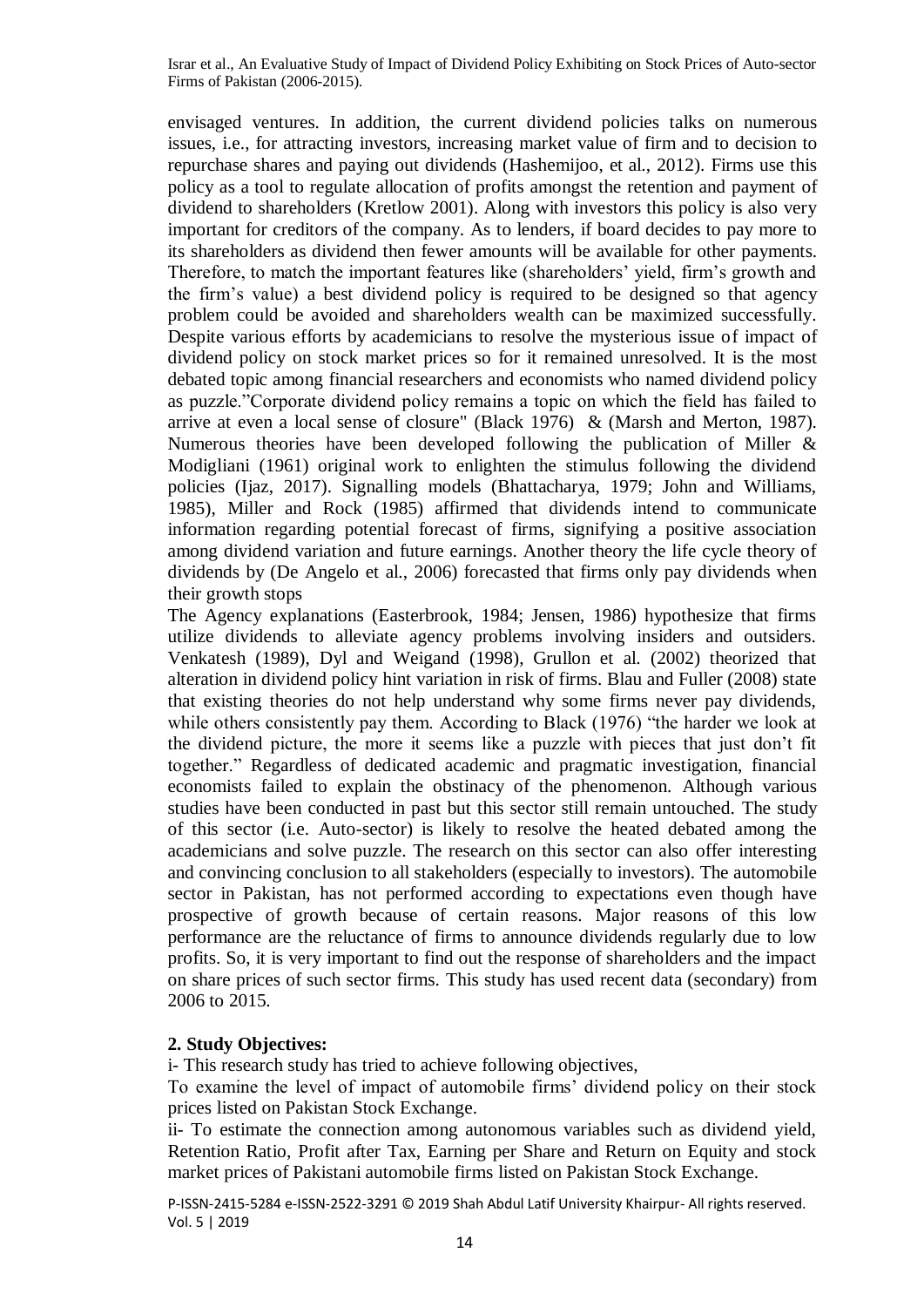#### **3. Literature Review**

Various researchers from time to time have carried out their studies to investigate the association of dividend policy with market share price.

Despite utilizing diverse methodologies and techniques their outcomes added to the puzzlement. Hence, (Dark 1976) and (Brealey and Myers 2002) portrayed this arrangement as a riddle. Contradicting hypotheses developed which did not clarify the issue, in any case, expanded the current data for further examinations. The discussion starts with the topic of (Linter 1956) on manager's decisions influencing the size, shape and timing of dividend payments.

The dividend irrelevance theory of Miller & Modigliani (1961) described no relation among dividend policy and stock prices. The research of (Allen and Rachim 1996) found that there is no any relationship of dividend yield with stock market and positive relationship of (stock prices and market size), and negative impact of earnings and leverage link and stock price with payout ratio. They found no any significant link between stock dividends and stock returns, between cash dividends and stock returns (Chen, et al., 2002).

(Asquith and Mullins 1983) also investigated the relationship of dividend declaration and its impact on share price. Their results found positive and statistically significant impact on excess profits of dividend announcement. The study of (Murhadi 2008) also supported the previous results. (Baker, Farrelly and Edelman 1985) Also found similar results that announcement of dividend has impact on market value of the firms it increases there stock price.

The study of (Edward Attah-Botchwey, 2014) tried to solve issues faced by Ghanaian Stock Exchange listed companies by analyzing impact of dividend policy on stock price of these firms. Primary data was collected through questionnaire. Edward concluded that with the increase of dividend of companies positively affects their share price because of the demand pressure on the share. Further suggested that high dividend increases share price and low dividend decreases share price. Rabindra Joshi (2012) in this research article checked impact of dividends on stock price with relevance to Nepal. The descriptive result of his study suggests that dividend is preferred more than retained earnings in case of Nepal. That in both the banking and non banking dividend has significant impact. Kanwal Iqbal Khan (2012) tried to enlighten the consequence of dividend declaration on stock prices of chemical and pharmaceutical industry of Pakistan. Her results point out that Cash Dividend, RR and ROE has significantly positive relation with stock market prices and considerably explicate the difference in the stock prices of chemical and pharmaceutical sector of Pakistan Zahra Lashgari & Mousa Lashgari (2014), examined the impact of dividend policy on price unpredictability of shares in Tehran Stock Exchange. Their result specify that at 5%, error level Dividend payout ratio has a significantly negative effect on stock price volatility and asset growth rate has a significantly positive effect on stock price volatility. Noor M. Memon et al, (2017) conducted research to observe the relationship among firms dividend policy on share value of companies. Their used fixed effect regression and found statistically significant and negative impact of dividend yield and positive impact of dividend payout ratio on market value of shares. Chikashi Tsuji (2014) by using panel data analyzed the relationship between cash holdings, dividend policies, and stock returns of the automobile related firms registered at the Japanese Stock Exchange of Tokyo. His research focused on two time periods, before and after occurrence of American Lehman shock. Dividends are used to pacify investors and decrease anxieties arising from the separation of management and ownership. Alternatively, dividends can be used to decrease investor anxieties but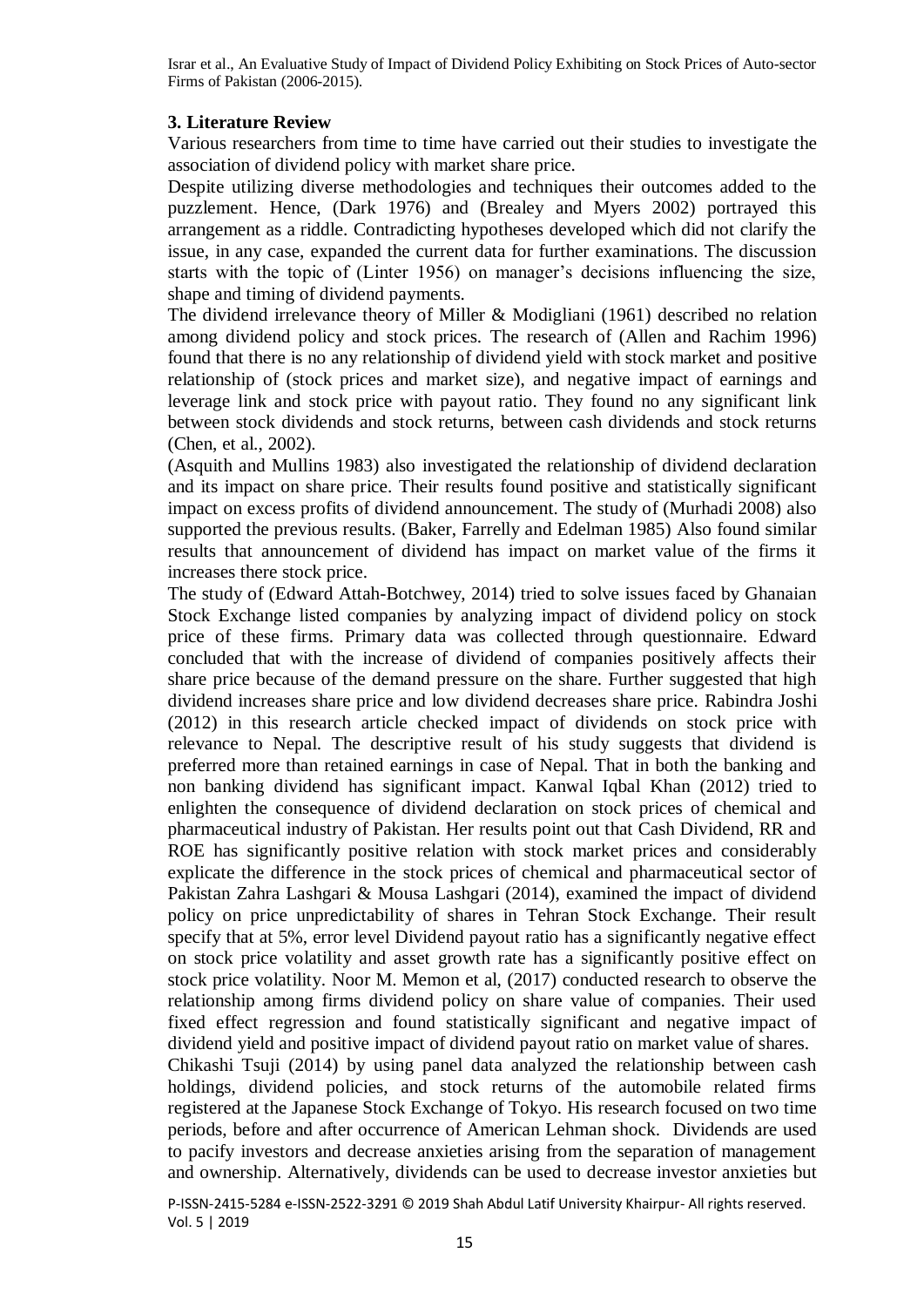executive compensation levels are not a source of anxiety. Dividend and debt levels are positive and significant, consistent with contracting and signalling theory predictions but inconsistent with the trade-off theory of JS&Z (Bob G. Wood Jr., 1994).

#### **3.1 Operational Definitions of variables:**

This section defines the variable used in this research.

**Market Price (MP):** This has been taken as dependent variable. The data for this variable has been collected each year's last three months average of highest and lowest (2006 to 2015). MP has been generally used by researchers as dependent variable for observing the link of dividend policy with market prices of shares in prior research conducted by ((Allen and Rachim 1996); (Rashid and Rahman 2009); (Nazir, et al. 2010); (Al Masum 2014)) and others).

**Dividend Yield (DY):** DY of a stock entails that the percentage of share price paid to share holders as dividend. Various researchers (Henne, Ostrowski and Reichling 2007) have suggested that with the enhancement of dividend yield company performance improves. DY data was collected by (dividing the annual cash dividends per share by the market price per share). It is considering the importance of this variable in same kind of researches various academicians included this in their researches. Some found positive and statistically significant link of this variable with market price of the stock, Chijoke Mgbame (2011)) and others (Okafor et al. (2011), Baskin (1989)) have obtained significantly negative relation.

**Retention Ratio (RR):** Another very important variable related with this area of research is Retention Ratio which is known as (plough back ratio) and this is different from dividend payout ratio. It is that part of firm's income which is not distributed among shareholders but retained for the purpose of reinvestment in prospective projects. This is calculated by dividing retained earnings by net income. As, Khan et al. (2011) found negative impact on MP whereas in other study (Pani, 2008) concluded that there is positive impact of RR on MP but results were insignificant. Other researcher found statistically significant and negative impact of RR on MP (Asem & Tian, 2010).

**Profit after Tax (PAT):** This variable is used a measure of profitability (means net profits after paying all expenditure including various taxes from total revenue). It illustrates a factual profit management can use for paying dividends to its shareholders. Due to important relationship of this variable with market price this variable has been independent variable as observed by earlier researchers (Pani (2008), Al-Kuwari (2009) and Adesola & Okwong (2009)) they found significantly positive impact on MP. And study of Abdullah Al Masum (2014) concluded negative and insignificant impact.

**Earnings per share (EPS):** EPS used as a sign of performance of firms in terms of profitability. It is the outstanding amount of total net income earned by each common stock holder of a company. Companies with high EPS ratio are in better position to pay considerable dividends. Net income divided by outstanding share of company for calculation of EPS. In past this variable was also used as independent variable in same kind of research studies as ((Asem and Tian 2010), (Chen, Firth and Gao 2002), (K. I.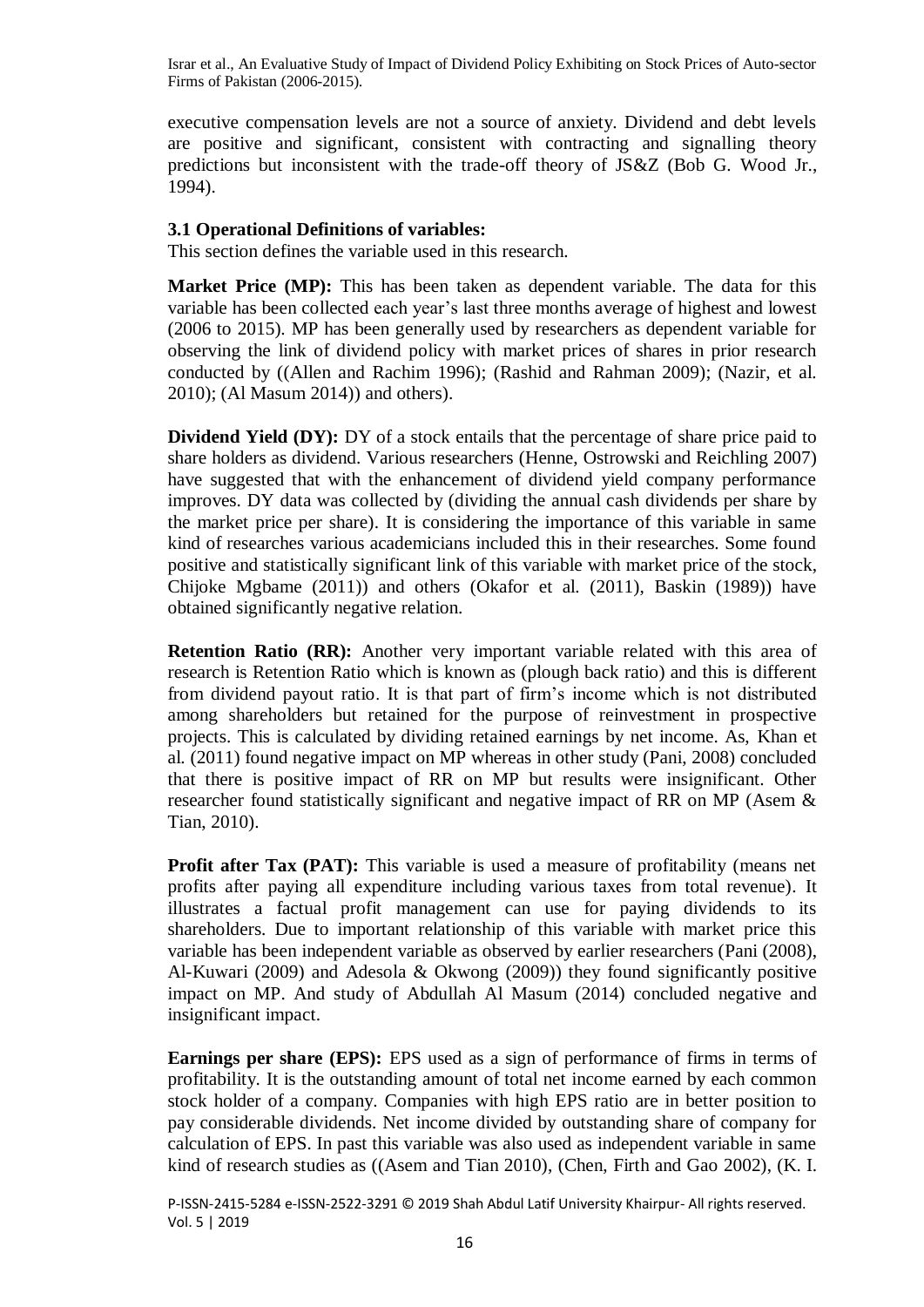Khan, et al. 2011), (Al Masum 2014)) they found statistically significant and positive impact Market Prices. And (Adefila, Oladipo and Adeoti 2004) found no impact.

**Return on equity (ROE):** This is used as an independent variable to check impact of dividend policy on firm's share prices. Calculated as: Annual Net Income divided by Average Shareholders' Equity. It has been found that ROE significantly and positively affects the Market Prices (Liu and Hu 2005).

## **4. Research Methodology:**

# **The descriptive quantitative technique was used for analysis of data**

## **4.1. Sampling and data collection:**

This research has focused on automobile sector firms. This sector is divided into two types of industries such as Automobile Assembler industries and Automobile Parts & Accessories industries). Out of 22 firms working in this sector only 14 companies were selected as sample because of the availability of required data of the selected period from 2006 to 2015. Data was collected from the published financial reports of Automobile sector firms listed on Pakistan Stock Exchange (PSX), SECP and other secondary sources were used for collection of required data.

# **4.2 Data Analysis:**

By using panel data approach for predicting relationship of independent variables (DY, RR, PAT, EPS & ROE) with dependent variable MP the regression technique was used. Haussmann test was performed for checking of model appropriateness. This test suggested that Random effect model is a proper model for this research. Eviews was used for performing data analysis. Also, SPSS was used for checking of Variance Inflation Factor (VIF) and Tolerance test results for Multicollinearity.

#### **4.3 Model Description:**

Below is the mathematical description of regression model used in this study:

# $MP = \beta 0 + \beta 1DY + \beta 2RR + \beta 3PATH + \beta 4EPS + \beta 5ROE + \varepsilon$

The literature suggested that four out of five autonomous variables (DY, PAT, EPS and ROE) positively and significantly affects the dependent variable market share price. This suggests that if DY, PAT, EPS and ROE increases then Market Prices of auto-sector companies listed on PSX will also rises. Whereas, the negative association of retention ratio and stock price was anticipated.

# **5. Findings**

# **5.1 Diagnostic Test Results**

Prior to regression analysis, various tests were applied to select an appropriate regression model and to test autocorrelation, heteroscedasticity and Multicollinearity in the data. Eviews and SPSS software were used to perform those tests. Their results are below: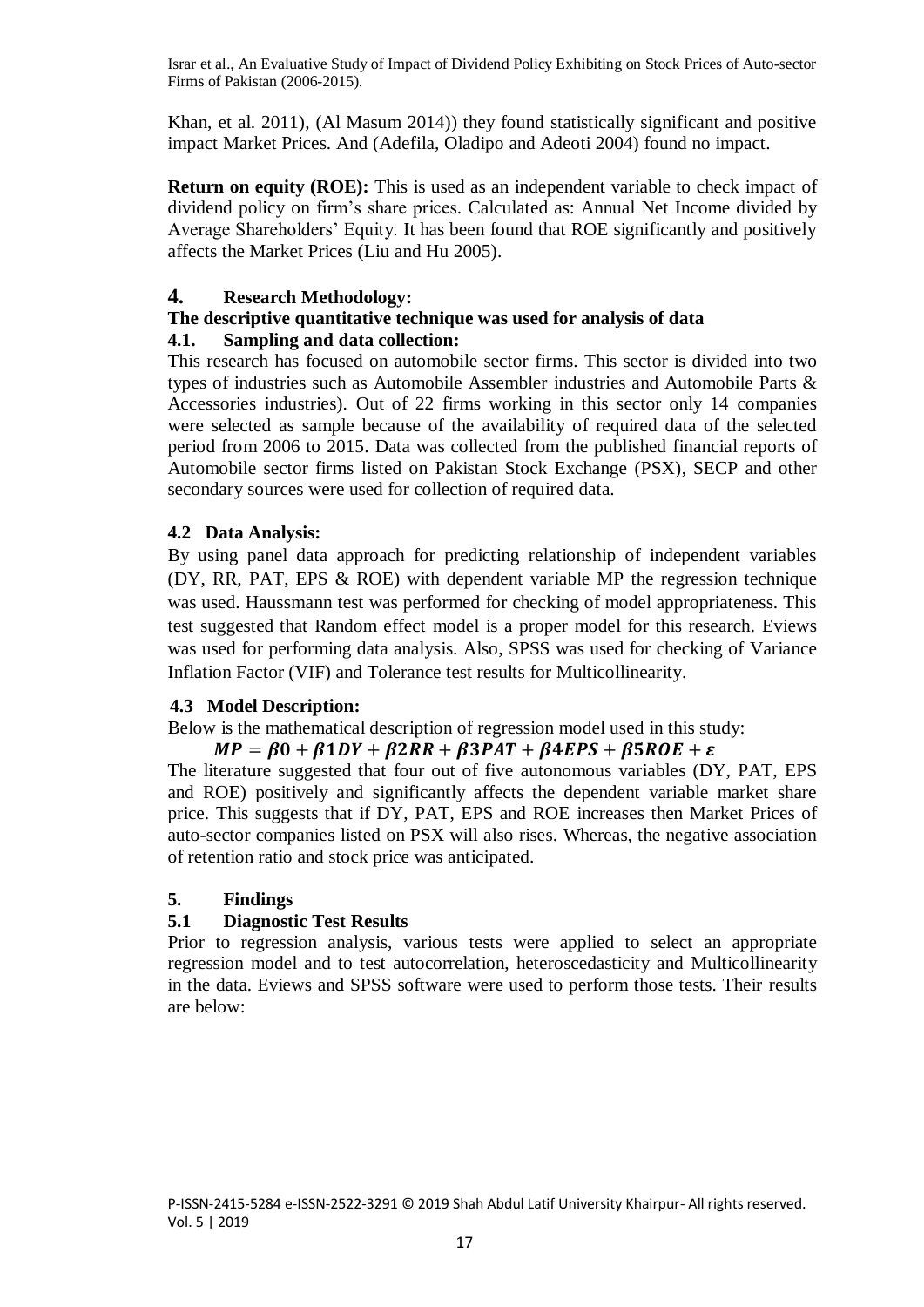| Tuble I Letting Lini and Cha Test Results |                                    |             |             |  |  |
|-------------------------------------------|------------------------------------|-------------|-------------|--|--|
| <b>Test of Data Stationery</b>            | Levin, Lin and Chu Test Statistics |             |             |  |  |
|                                           | <b>Test Critical Values</b>        |             |             |  |  |
|                                           | 1% Level                           | 5% Level    | 10% Level   |  |  |
|                                           | $-3.469451$                        | $-2.878618$ | $-2.575954$ |  |  |
| Variables                                 | t-statistics                       |             | Probability |  |  |
| Market Price (MP)                         | $-7.757233$                        | 0.0000      |             |  |  |
| Dividend Yield (DY)                       | $-6.803881$                        |             | 0.0000      |  |  |
| <b>Retention Ratio (RR)</b>               | $-3.715526$                        |             | 0.0048      |  |  |
| Profit After Tax (PAT)                    | $-7.739109$                        |             | 0.0000      |  |  |
| Earnings Per Share (EPS)                  | $-4.464595$                        |             | 0.0004      |  |  |
| Return on Equity (ROE)                    | $-6.959362$                        |             | 0.0000      |  |  |
|                                           |                                    |             |             |  |  |

#### **a) Data stationary Test**: **Table 1 Levin, Lin and Chu Test Results**

*Source: Primary (2017)*

Validity of the regression results improves if the data used is stationary. On the other hand, if data is non-stationary, regression model unable to calculate valid findings due to presence of rudiments of Multicollinearity and autocorrelation. Augmented Dickey Fuller (ADF) test was conducted to avoid any drawbacks of the model conducted also to confirm that the data is stationary. The conducted test results were according to requirements. We have tested every variable separately and results confirmed that data is stationary (see table 1).

## **b) Multicollinearity (Tolerance and VIF):**

These tools have been used to measure the level of Multicollinearity (correlation with predictors). Tolerance test results for all the variables are higher than 0.1 and Variance Inflation Factor (VIF) smaller than 10. This proves the non presence of Multicollinearity in data (see Table 6).

# **c) Homoscedasticity Test**

| <b>Table 2 Breusch – Pagan Godfrey Test Results</b> |          |                                |  |  |  |
|-----------------------------------------------------|----------|--------------------------------|--|--|--|
| Obs*R-squared                                       | 8.777443 | Prob.Chi-square $(5)$   0.1183 |  |  |  |

To check whether the model is heteroscedastic or homoscedastic or variances of the selected model another Breusch-Pagan Test was applied. The results were found as per expectations, probability chi-square is (i.e. 0.1183) which greater than required value (0.05). So, there is no any reason of presence of heteroscedasticity in the residuals.

#### **d) Normality test:**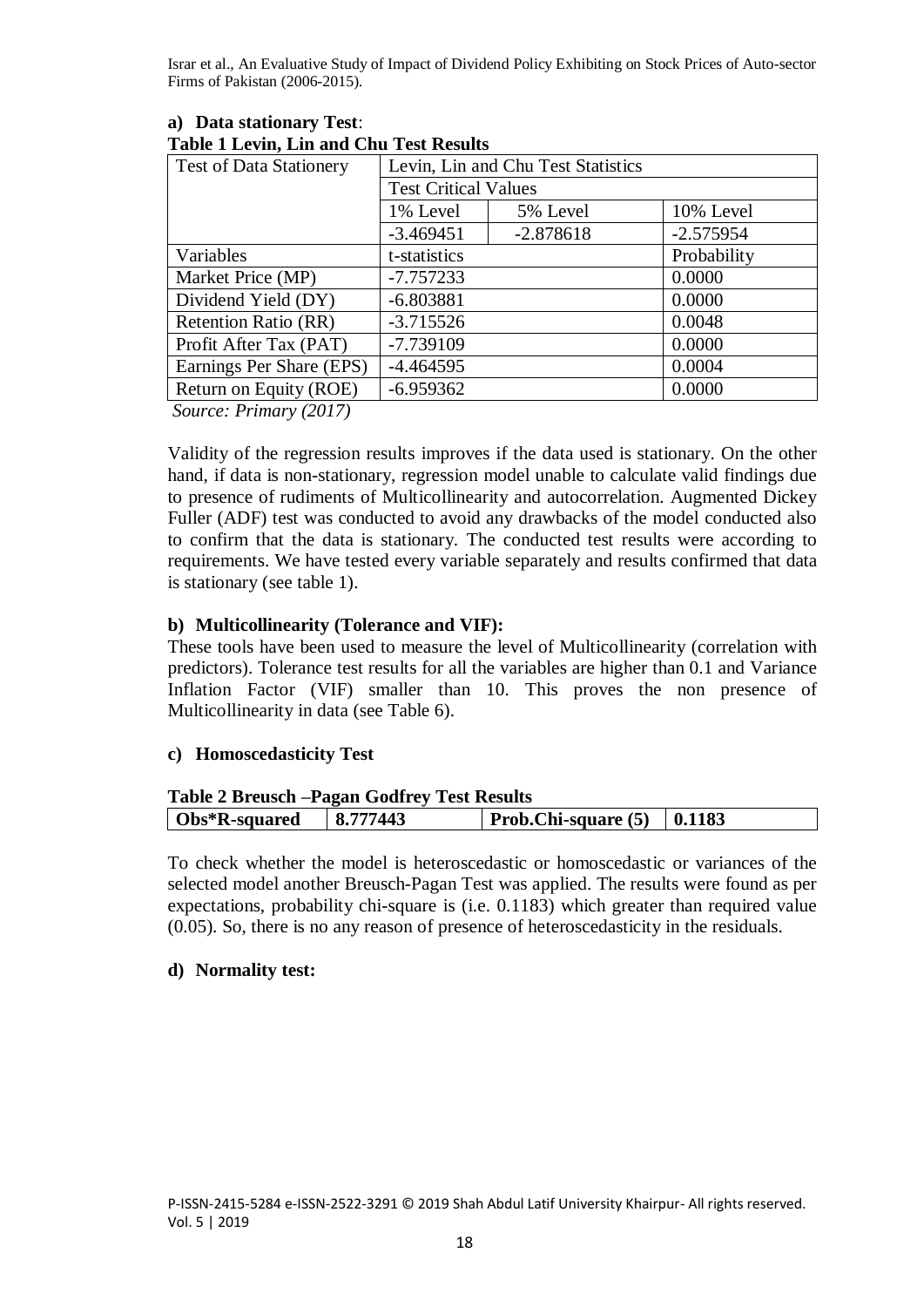



*Source: Primary (2017)*

The purpose of using Jarque-Bera test is to find out whether or not the residuals are normally scattered. This research failed to reject the null hypothesis because probability test result of normality is 0.210000 which is greater than 0.05 which verify the normality.

# **e) Autocorrelation test:**

To confirm the absence of autocorrelation, we conducted two tests (viz. Durbin-Watson and Correlogram test). Durbin-Watson results (see table 5) were found to be equal to 2 (i.e. 1.834764) which deny the presence of any existence of autocorrelation among residuals and their lag. Also Correlogram test failed to reject the Null hypothesis. This confirms the non-presence of autocorrelation.

# **f) Comparison of Random Effect and Fixed Effect Models**

| <b>Correlated Random Effect-Hausman Test</b> |                              |                   |                    |  |
|----------------------------------------------|------------------------------|-------------------|--------------------|--|
| <b>Test summary</b>                          | <b>Chi Square Statistics</b> | <b>Chi Square</b> | <b>Probability</b> |  |
|                                              |                              | d.f               |                    |  |
| <b>Cross Section</b>                         | 1.587257                     |                   | 0.9028             |  |
| <b>Random</b>                                |                              |                   |                    |  |

#### **Table 4 Hausman Test Results**

*Source: Primary (2017)*

The Hausman Test summarized results shown in (table 4) exhibits (0.9028) probability value that is noticeably bigger than (0.05). It verifies the non-rejection of Null hypothesis which confirms the suitability of Random Effect Model for our data analysis.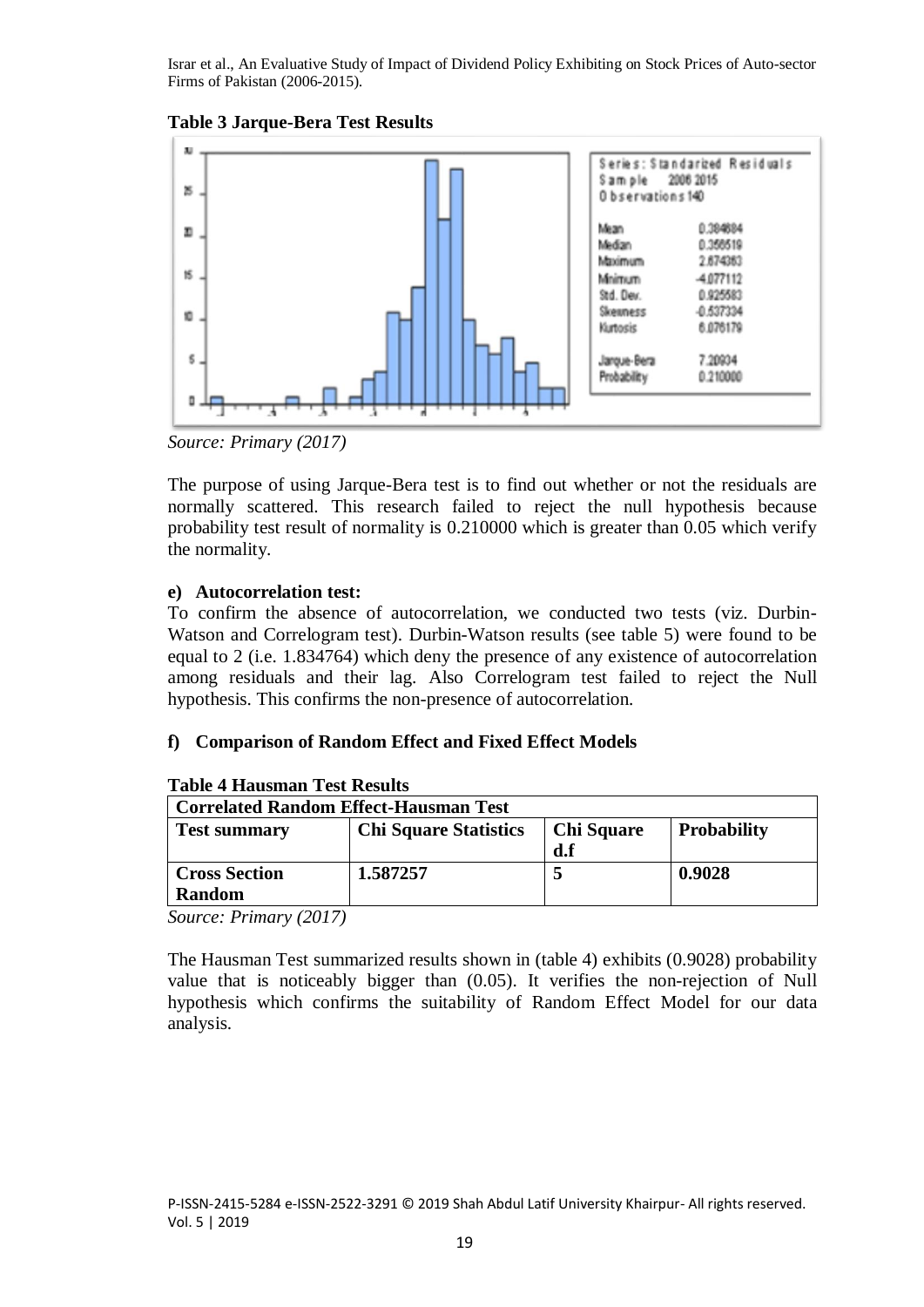# **g) Model Specification**

| Table & Effects Specification |             |                         |          |
|-------------------------------|-------------|-------------------------|----------|
| R-squared                     | 0.623217    | Mean dependent variable | 15.2014  |
| <b>Adjusted R-squared</b>     | 0.563188    | S.D. dependant Variable | 21.2381  |
| S.E. of regression            | 12.1028     | Akaike info criterion   | 13.13583 |
| Sum squared residuals         | 3521.158    | Schwarz criterion       | 13.53505 |
| Log likelihood                | $-907.9375$ | Hannan-Quinn criterion  | 13.29806 |
| F-statistic                   | 23.12708    | Durbin-Watson stat      | 1.834764 |
| Prob. (F-statistic)           | 0.000000    |                         |          |
|                               |             |                         |          |

#### **Table 5 Effects Specification**

*Source: Primary (2017)*

Model specification results show  $R^2$  value is 0.623217 or 62% which means dependent variable (market price) is explained up to 62% by the independent variables. F-statistic 23.12708 and Probability (F-statistic) 0.0000000 confirm the validity of the model. As per the rule of thumb, F-statistic greater than 4 and Probability (F-statistic) lower than 0.05 are inferred that the model used is usable for forecast. The Akaike Info Criterion values 13.13583, Schwarz Criterion 13.53505 and Hannan-Quinn Criterion 13.29806 results proved the usefulness of the this model.

# **5.2 Model Findings and Discussion:**

# **5.2.1 Model findings**

| Dependent variable: Market Price: |                                     |          | Method: Panel Least Square |             |           |            |
|-----------------------------------|-------------------------------------|----------|----------------------------|-------------|-----------|------------|
|                                   | Variable   Coefficient   Std. Error |          | t-statistics               | Probability | Tolerance | <b>VIF</b> |
| DY                                | $-648.7681$                         | 243.2931 | $-2.666612$                | 0.0086      | 0.818     | 1.223      |
| $\overline{RR}$                   | $-51.21307$                         | 21.76884 | $-2.352586$                | 0.0201      | 0.812     | 1.231      |
| <b>PAT</b>                        | 1.440432                            | 1.479428 | 2.973642                   | 0.0320      | 0.910     | 1.098      |
| <b>EPS</b>                        | 7.801538                            | 0.819380 | 9.521267                   | 0.0000      | 0.697     | 1.435      |
| <b>ROE</b>                        | 6.121097                            | 50.41823 | 0.121406                   | 0.9036      | 0.626     | 1.597      |
| $\overline{C}$                    | 84.58663                            | 22.85416 | 3.701148                   | 0.0003      |           |            |

#### **Table 6 Regression Results**

*Source: Primary (2017)*

Coefficient of DY is -648.7681. Negative coefficient means that the variable has negative correlation with the dependent variable. With an increase in DY, Stock market prices lowered and vice versa. Probability value is 0.0086 which is far less than 0.05 suggesting highly significant impact of DY on Market Price. Retention Ratio has also negative coefficient (-51.21307) which suggests that there is inverse relationship between RR and Market Price. The results appeared significant at 5% significance level (P=0.0201). PAT related results show that coefficient is 1.440432 and Probability is 0.0320 indicating significant and positive relation between Profit after tax and Market price. Their positive relationship means an increase in PAT augmented market price of stocks and a decrease in PAT lowered market price. EPS appeared positive (7.801538) and highly significant (p-value=0.0000) suggesting that high profitability of the firm brought about an increase in stock prices. Ultimately, ROE associated results are coefficient 6.121097 and probability 0.9036. These values ascertain that there is insignificant link between RO E has positive and statistically insignificant link with Market Price.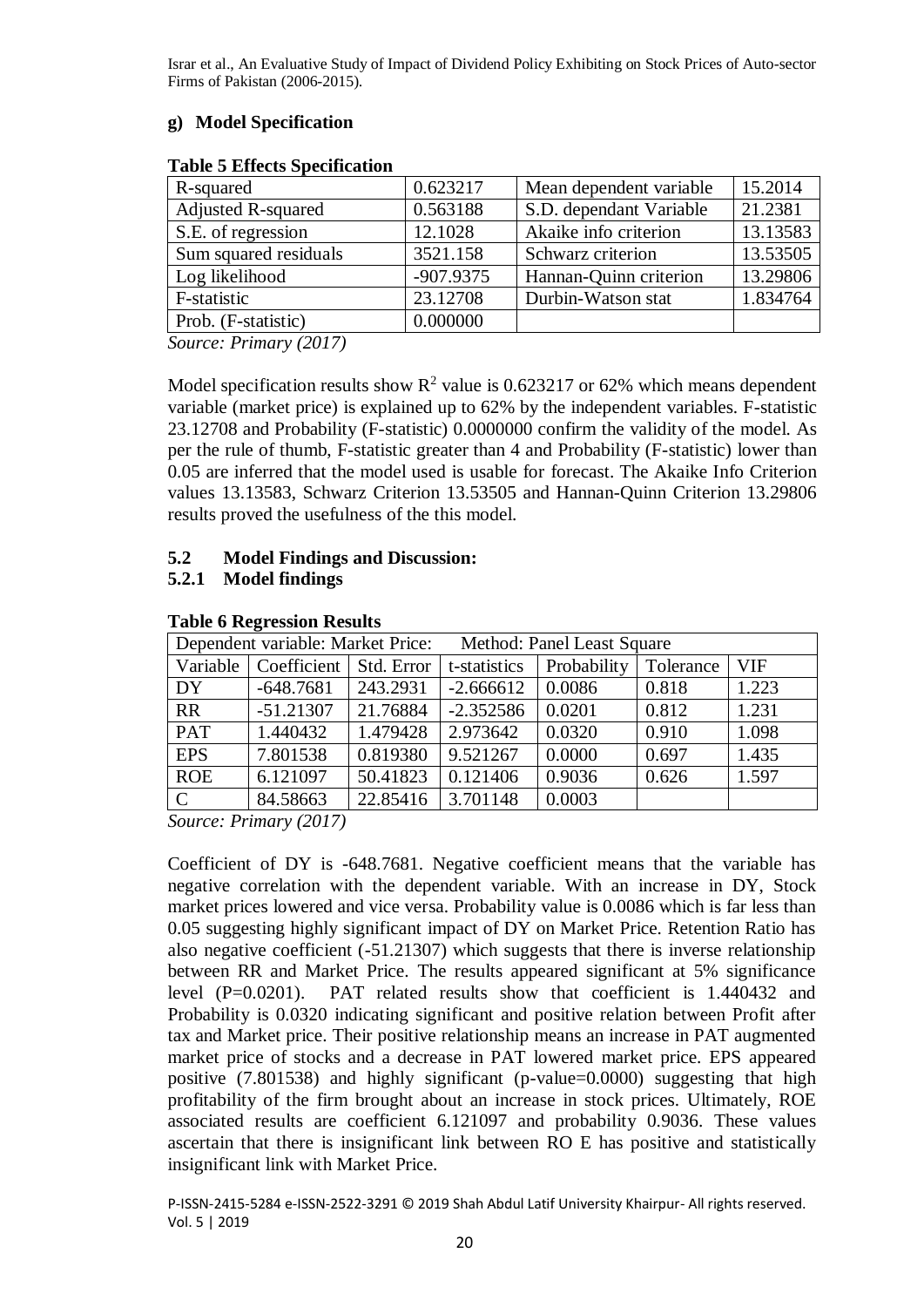## **5.2.2 Discussion on the model findings:**

The inverse relationship of DY and MP shows that the investors not only interested in receiving dividends, they seems to be very much concerned about the use of retained earnings and expect that it will increase their future earnings due to investment in viable new projects. Our results are analogous to (Baskin 1989). Other researchers like (Okafor, et al.2011, and Masum, 2014) found inverse effect of dividend yield on share price. They also claimed that retention ratio negatively affect market price of shares it recommends that prefer dividends rather reinvestments of their retain earnings. So, in case of Pakistan reinvest decision of retained earnings negatively affects the stock market price of shares of related companies. Same was also confirmed by (K. I. Khan, et al. 2011) in their study. The linkage among Profit after Tax and Market Price is statistically significant and positive for this sector which means investors prefer PAT which changes market share price positively. Same results were also found by other researchers like (Pani 2008, Ahmed and Javid 2009, Adesola and Okwong 2009, Al-Kuwari 2009 and (K. I. Khan, et al. 2011). The highly significant positive link among EPS and MP is a signal that enhancement in EPS of these corporations brings on rise in their Stock Market Prices. Corresponding results were found by (K. I. Khan, et al. 2011 and Al Masum 2014). Finally, this research revealed unanticipated results of ROE. ROE has positive but insignificant relation with market price. On the basis of these results, it can be established that the investors related with this sector of industries are not interested in profitability of such firms with reference to each rupee of shareholders' equity. The insignificant and positive link among return on equity and stock market price of shares of this sector recommends that efficient utilization of reinvested funds does not affect share price.

#### **6. Conclusion and Recommendations:**

The present study was carried out with intention to find out the impact of dividend policies of listed firms of automobile sector firms on stock market prices. Panel data analysis technique was applied on the data collected from fourteen companies of this sector. The entire results of this research are evidently interesting. We discovered that all variables, apart from RE, greatly influence the MP of this sector companies. It indicates both positive and negative impact of dividend policies on stock market prices of companies working in automobiles industries. But, the results of Dividend Policy (i.e. Dividend Yield and Retention Ratio) showed different results. With relation to impact of retentions ratio on market price of shares the results of dividend yield does not match with Retention Ratio. The negative and insignificant results about the relationship of DY with MP, impact of ROE on MP demands further research. Though, these results are in match with results of other studies conducted in Pakistan and in other countries. It is recommended to the policy makers of these companies especially to the Directors, before forming any dividend policy, they need to consider short-run benefits as well as long-run benefits to the ultimate owners of the firms. The wealth maximization of the owners is still the most important factor. By adopting such policy board of directors can make them loyal for longer time. The future researchers can extend this study by comparing Pakistani automobile sector firms with developing economies of South Asia.

# **References**

Adefila, J.J., Oladipo J.A., & Adeoti, J.O. (2000). The Effect of dividend policy on the market price of shares in Nigeria: case study of fifteen quoted companies International Journal of Accounting. University of Ado-Ekiti, 2(1).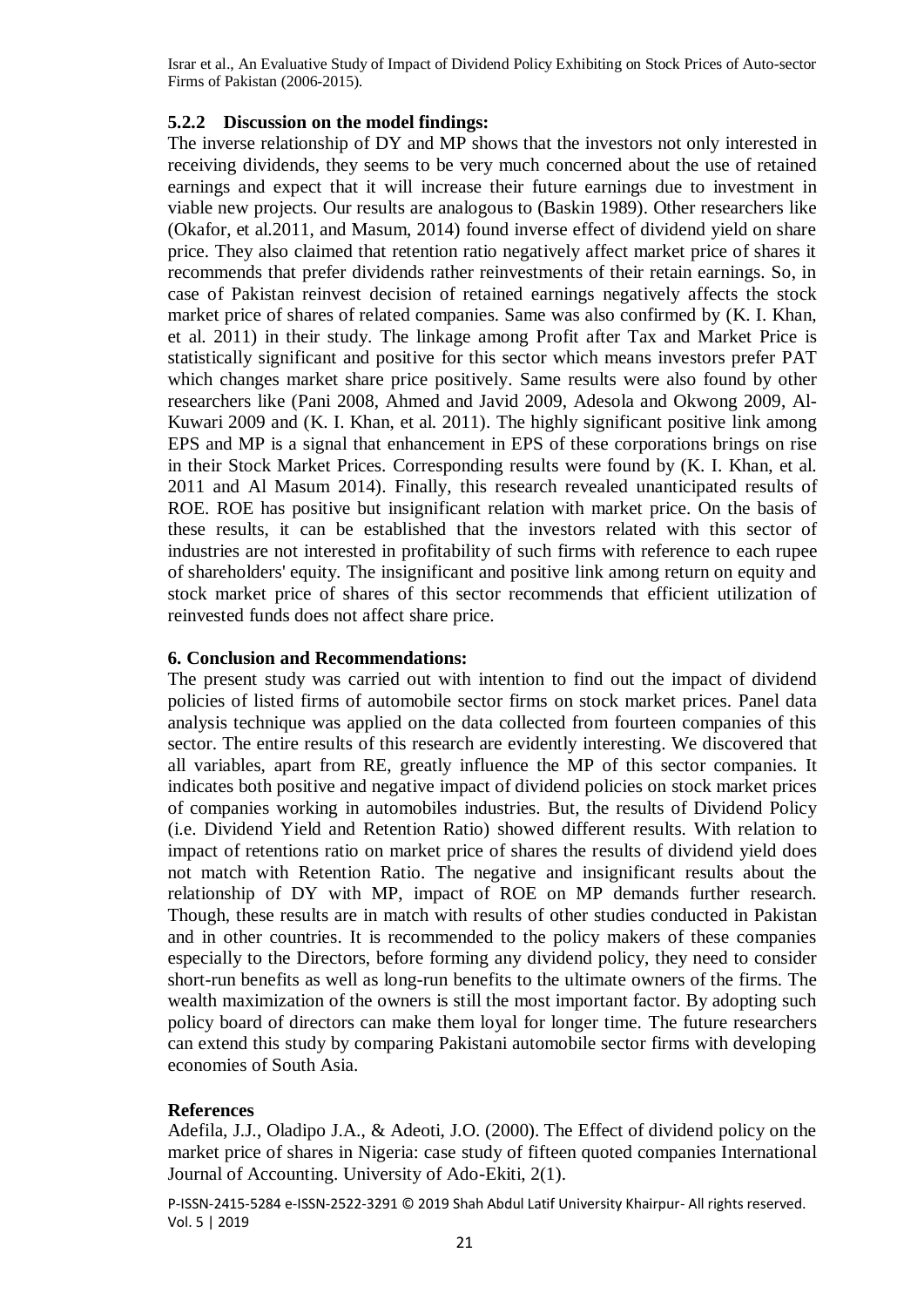Adesola, W. A., & Okwong, A. E. (2009). An Empirical Study of Dividend Policy of Quoted Companies in Nigeria. *Global Journal of Social Sciences*, 8(1), 85-101.

Ahmed, H., & Javid, A. (2009). Dynamics and Determinants of Dividend Policy in Pakistan (Evidence from Karachi Stock Exchange Non-Financial listed Firms). Journal of Independent Studies and Research (MSSE) Volume 7 Number 1, (January 2009), pp-1-30.

Al Masum, A. (2014). Dividend Policy and Its Impact on Stock Price – A Study on Commercial Banks Listed in Dhaka Stock Exchange. *Global Disclosure of Economics and Business,* 3(1), 9-17.

Al-Kuwari, D. (2009). Determinants of the Dividend Policy in Emerging Stock Exchanges: The Case of GCC Countries. *Global Economy & Finance Journal*, 2(2), 38-63.

Allen, D. E., & Rachim, V. S. (1996). Dividend policy and stock price volatility: Australian Evidence. Journal of Applied Economics, vol. 6, issue 2, pp- 175-88.

Asem, E., & Tian, G. Y. (2010). Market Dynamics and Momentum Profits. Journal of Financial and Quantitative Analysis, 45(6), 1549-62.

Black, F. (1976), The dividend puzzle. Journal of Portfolio Management, 2, 5-84.

Blau, B.M., Fuller, K.P. (2008), Flexibility and dividends. Journal of Corporate Finance, 14(2), 133-152.

Bhattacharya, S. (1979), Imperfect information, dividend policy, and "the bird in the hand" fallacy. The Bell Journal of Economics, 10(1), 259-270.

Baskin, J. (1989). Dividend Policy and the Volatility of Common Stock. Journal of Portfolio Management, New York. Volume 15, issue 3, pp-19-25.

Bob G. Wood Jr (1994) The Evolution of Dividend Policy in the Corporation and in Academic Theory. LSU Historical Dissertations and Theses.

[https://digitalcommons.lsu.edu/cgi/viewcontent.cgi?article=6704&context=gradschool](https://digitalcommons.lsu.edu/cgi/viewcontent.cgi?article=6704&context=gradschool_disstheses) disstheses

Chen, G., Firth, M., & Gao, N. (2002). The Information Content of Concurrently Announced Earnings, Cash Dividends, and Stock Dividends: An Investigation of the Chinese Stock Market. Journal of International Financial Management and Accounting, vlume13, issue 2, pp-101-124.

Chikashi Tsuji (2014), Cash Holdings, Dividend Policy, and Stock Return of the Automobile Related Firms at the Tokyo Stock Exchange: Before and After the US Lehman Shock. *Journal of Social Science Studies ISSN 2329-9150.* 2014, Vol. 1, No. 2.

Dyl, E.A., Weigand, R.A. (1998), The information content of dividend initiations: Additional evidence. Financial Management, 27(3), 27-35.

Edward Attah-Botchwey (2014), The Impact of Dividend Payment on Share Price of Some Selected Listed Companies on the Ghana Stock Exchange. International Journal of Humanities and Social Science International Journal of Humanities and Social Science Vol. 4, No. 9(1); July 2014, pp-179-190.

Grullon, G., Michaely, R., Swaminathan, B. (2002), Are dividend changes a sign of firm maturity? The Journal of Business, 75(3), 387-424.

Ijaz Ali1, Ali Gohar and Omar Meharzi (2017), Why do Firms Change Their Dividend Policy? International Journal of Economics and Financial Issues ISSN: 2146-4138 available at http: [www.econjournals.com](http://www.econjournals.com/)

John, K., Williams, J. (1985), Dividends, dilution, and taxes: A signaling equilibrium. The Journal of Finance, 40(4), 1053-1070.

Kanwal Iqbal Khan (2012), Effect of Dividends on Stock Prices– A Case of Chemical and Pharmaceutical Industry of Pakistan. Copyright © 2012 Scientific & Academic